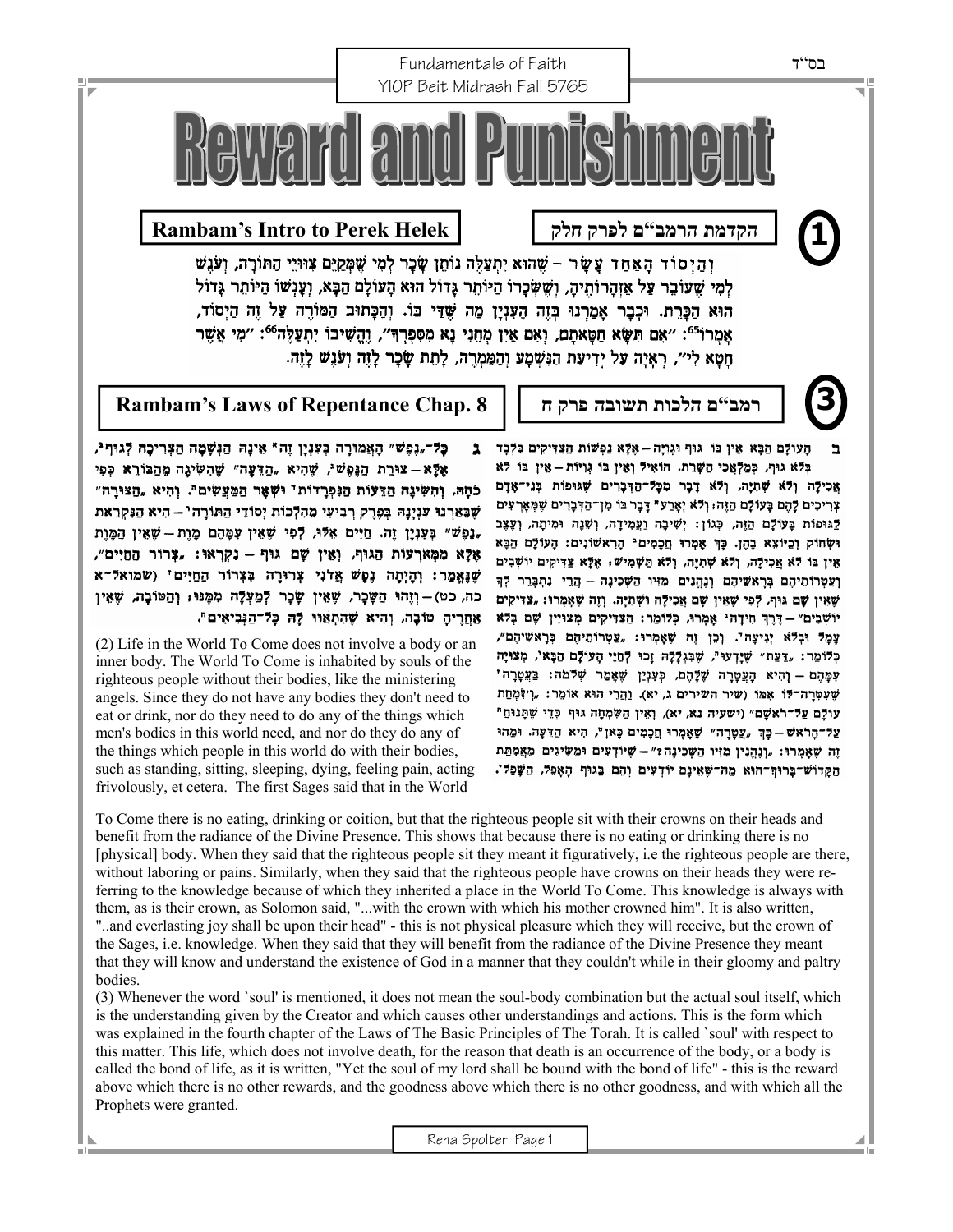## **2 Rambam's Intro to Perek Helek חלק לפרק <sup>ם</sup>"הרמב הקדמת**

(ד) ועתה אחל לדבר במה שרציתיו. דע, כי כמו שלא ישיג הסומא הצבעים, ולא ישיג החרש הקולות, ולא הסריס תאות הביאה<sup>ו</sup> - כֵּוְ לֹא יַשִּׂיגוּ הַגּוּפוֹת הַתַּעֲנוּגִים הַנְפֹּשִׁיִּים. וּכְמוֹ שָׁלֹא יָדַע הַדָּג יִסוֹד הָאָשׁ, לְהִיוֹתוֹ בְּהֶפְכּוֹ, כֵּן לֹא יְרָדְעוּ בְזֵה הָעוֹלָם הגוּפָנִי תַּעֲנוּגֵי הַעוֹלֵם הַרוּחַנִי, אָלֵא אִין אִצְלֵנוּ בִשׁוּם פָּנִים תַּעֲנוּג זוּלָתִי תַּעֲנוּג הַגּוּפוֹת בְּלְבָד, וְהַשָּׂגֶת הַחוּשִׁים מִן הַמַּאֲכָל וְהַמִּשְׁחֲָה וְהַחַּשְׁמִישׁ, וּמַה שֶׁהוּא חוּץ מְזֶה הרי הוא אצלנו בלתי נמצא, ולא נכירהו ולא נשיגהו בתחלת המחשבה, אלא אחר חַקִירַה רַבָּה. וְאָמְנָם הִתְחַיֵּב זֵה מְהִיוֹתֶנוּ בָּעוֹלָם הַגּוּפָנִי, וּלְפִיכָך לֹא נַשִּׂיג אֶלָא תַּעֲנוּגוֹ, אַבַל הַתַּעֲנוּגִים הַנַּפְשִׁיִּים הֲרֵיהֶם מַתִמְידִים, בִּלְתִּי נִפְסָקִים, וְאִין בִּינֵיהֶם וּבִין אִלּוּ התענוגים יַחַס בּשׁוּם פּנים. ואין נכוֹן אִצְלֵנוּ בַּתּוֹרָה, ולֹא אָצָל הַאֱלֹהִיִּים מִן הַפִּילוֹסוֹפִים, לוֹמֵר כִּי הַמַּלְאָכִים וְהַכּוֹכָבִים וְהַגַּלְגַּלִּים אִין לָהָם תַּעֲנוּג, אִלָּא יֵשׁ לָהָם תַּעֲנַוּג גָּדוֹל מָאֹד בְּמֵה שֶׁהִשְׂכִּילוּהוּ מִן הַבּוֹרֵא יְתִפְּאַר וְיִתְרוֹמֵם, וְהֶם בָּזֶה בְּתַעֲנוּג מַתְמִיד, בִּלְתִּי נִפְסָק. וְאֵין תַּעֲנוּג גּוּפָנִי אָצְלַם, וְלֹא יַשִּׂיגוּהוּ, כִּי אִין לָהֶם חוּשִׁים כָּמוֹנוּ שֶׁיַּשִּׂיגוּ בָּהֶם מַה שֶׁנָּשִׂיג אֲנַחְנוּ. וְכֵן אֲנַחְנוּ, כִּשִׁיִּזְדַּכֵּךְ מֵאִתָּנוּ מִי שִׁיִּזְדַכֵּךְ, וְיַגִּיעַ לְאוֹתָה מַעֲלָה אֲחַר הַמֵּוֶת, לֹא יַשִּׂיג הַתַּעֲנוּגִים הַגוּפָנִיִּים וְלֹא יִרְצָה בָּהֶם, אֲלָא כְּמוֹ שִׁיִּרְצָה מלך גדול המלכות להתפשט ממלכותו ולשוב לשחק בכדור בחוצות. וכבר היה זמן שֶׁבּוֹ בְּלִי סַפָּק נָתַן יְתְרוֹן לַמְּשָׂחָק בְּאוֹתוֹ הַכָּדּוּר עַל הַמֵּלְכוּת, וְזֶה בִּזְמֵן קַטְנוּת שָׁנָיו, בִּעָת סְכְלוּתוֹ בִּשְׁנֵי הַדְּבָרִים, כִּמוֹ שָׁאֲנַחְנוּ הַיּוֹם נִתְּן יִתְרוֹן לַתֲעֲנוּג הַגּוּפַנִי עַל הַנַּפִּשִׁי.

וְכָאֲשֶׁר תִּתְבוֹנֵן בִּעְנָיַן שָׁנֵי אֲלוּ הַמַּעֲנוּגִים, תִּמְצָא שִׁפְלוּת הַמַּעֲנוּג הָאָחָד וְעָלוּי הַשֵּׁנִי אֲפִלּוּ בְּזֶה הָעוֹלָם. וְזֶה, שָׁאֲנָחְנוּ נִמְצָא רֹב בְּנֵי הָאָדָם, וְאוּלֵי כַּלָּם, יַעֲמִיסוּ עַל ַנְפִשּׁוֹתֻיהָם וְגוּפוֹתֵיהָם עָמָל וְיגִיעָה שָׁאֵין לְמַעָּלָה מֶהָם, כְּדֵי לְהַשִּׂיג רוֹמְמוּת מֵעֲלָה, או כְּדֵי שֶׁיְגַדְּלוּם בְּנֵי אַדָם, וְזָה הַתַּעֲנוּג אִינוֹ תַּעֲנוּג מַאֲכָל אוֹ מִשְׁתְּה. וְכֵן רַבִּים מִבְּנֵי אֲדָם יִבְחֵרוּ הַנִּקַמָּה מִשׂוֹנָאָם יוֹתֵר מֵהַרְבֵּה מִתַּעֲנוּגֵי הַגּוּף, וְרַבִּים מִבְּנֵי אֲדָם יְתִרְחֲקוּ מִן הַגְּדוֹלִים שֶׁבַּחַעֲנוּגִים הַגוּפָנִיִּים מֵחֲשָׁשׁ שֶׁחַגִּיעֵם בָּזֶה חֶרְפָּה אוֹ בֹּשֶׁת מִבְּנֵי אָדָם, אוֹ לְבַקָּשַׁת שֶׁם טוֹב. וְאִם מַצָּבְנוּ בְּזֶה הָעוֹלָם הָגּוּפָנִי כָּךָ – קַל וַחֹמֶר בָּעוֹלָם הַנַּפְשִׁי, וְהוּא הָעוֹלָם הַבָּא, אֲשֶׁר יַשְׂכִּילוּ בּוֹ נַפְשׁוֹתִינוּ מִן הַבּוֹרֵא כְּמוֹ שֵׁיַשְׂכִּילוּ הַגְּרָמִים הָעֵלְיוֹנִים<sup>2</sup> אוֹ יוֹתֵר. וְאוֹתוֹ הַתַּעֲנוּג לֹא יִתְחַלֵּק וְלֹא יְתֹאֲר, וְלֹא יִמָּצָא מָשָׁל לְהַמִשִׁיל בּוֹ אוֹתוֹ הַחַעֲנוּג, אָלָא כְּמוֹ שָׁאֲמֵר הַנָּבִיא, נִפְלָא מְגִדְלַתוֹ<sup>3</sup>: ״מָה רַב טוּבְךָ אֲשֶׁר צָפַנְהָ לִירֵאִיךָ, פּעַלתּ לַחֹסים בַּדְ". וכך אַמרוּ, עַלִיהֵם הַשָּׁלוֹם בִּי "הַעוֹלָם הַבָּא אִין בּוֹ לֹא אָכִילָה וְלֹא שְׁתְיָה וְלֹא רְחִיצָה וְלֹא סִיכָה וְלֹא תַּשְׁמִישׁ, אֲלָא צַדִּיקִים יוֹשָׁבִים וְעַטְרוֹתֻיהָם בְּרָאשִׁיהָם וְגָהֲנִין מִזִּיוּ הַשָּׁכִינָה״. יִרְצְה בְּאָמְרוֹ: ״עַטְרוֹתֻיהָם בְּרָאשֵׁיהָם״ – קִיּוּם הַגְּפִשׁ בְּקִיּוּם מְשִׂכָּלָה<sup>ְד</sup>ּ, וְהֵיוֹתָהּ הִיא וַהוּא דָּבָר אָחָד, כִּמוֹ שֶׁזַּכְרוּ בְּקִיאִי הַפִּילוֹסוֹפִים, בְּדְרַכִּים יִאֲרַךְ בָּאוּרָם כָּאן. וְאָמְרוֹ: "וְהֵנִין מִזִּיו הַשְּׁכִינָה" - יִרְצֶה בָּזֶה, שָׁאוֹתָהּ הַגַּפֵשׁ תִּתְעַנֵּג בִּמָּה שֶׁתַּשְׂכִּיל מִן הַבּוֹרֵא, כְּמוֹ שֵׁיִּתְעָנְגוּ חַיּוֹת הַקַּדָשׁ וּשָׁאַר מַדְרֵגוֹת הַמַּלְאֲכִים בְּמַה שהשיגו ממציאותו.

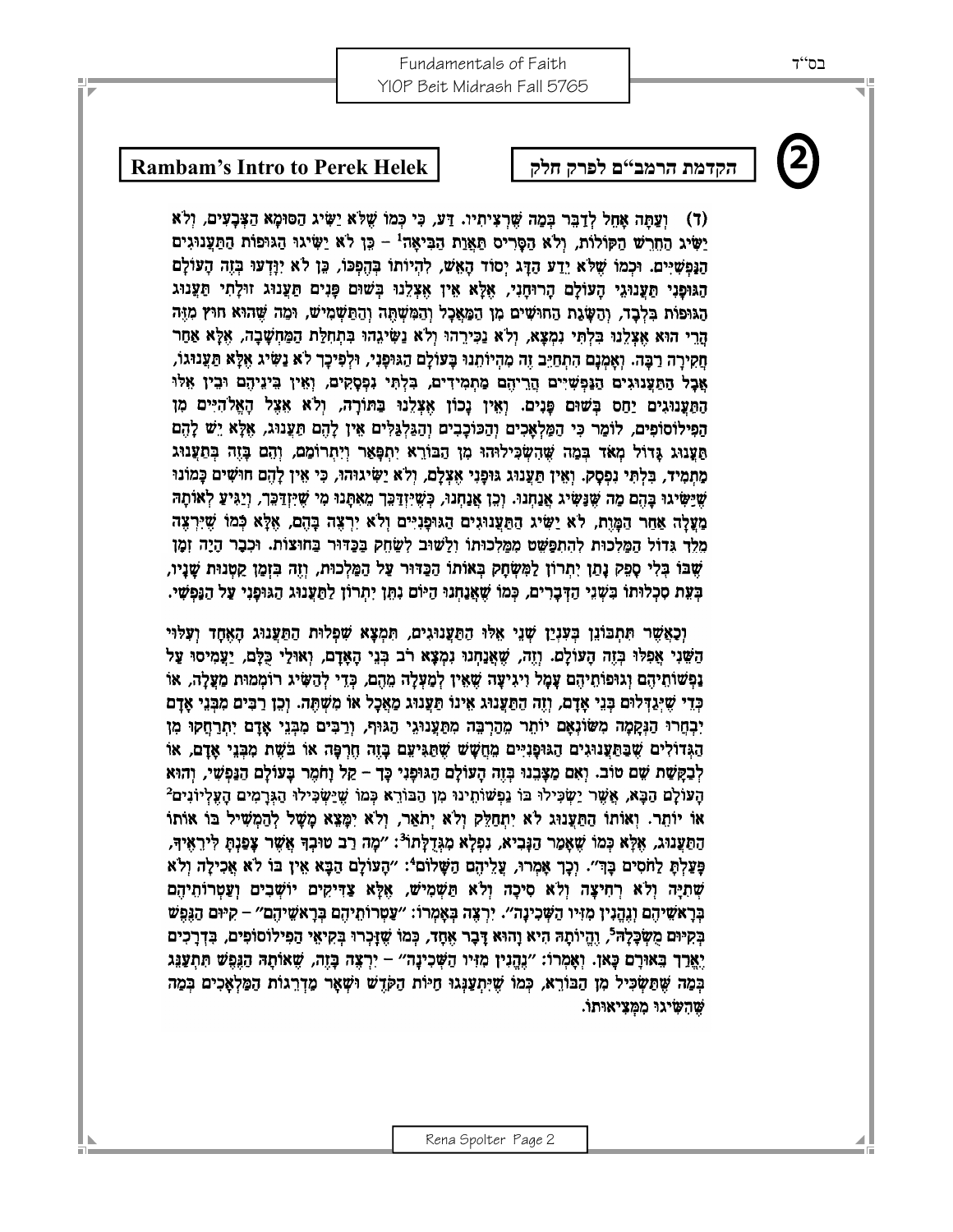Fundamentals of Faith YIOP Beit Midrash Fall 5765

**רמב"ם הלכות תשובה פרק ח 8 .Chap Repentance of Laws s'Rambam**

8) This is what the Sages referred to as the World To Come, but not because it is in existence now and that it will follow after this world is destroyed, for such is not the case. The World To Come does exist, as it is written, "O how great is Your goodness, which You have prepared for those who fear You". It was called the World To Come only because life there comes to one only after life in this world, where we exist in a body- soul combination, which is how men exist first.

## **רמב"ם הלכות תשובה פרק ח 8 .Chap Repentance of Laws s'Rambam**

וְכַמָּה כָּמַהּ דָּוִד וְהִתְאַנָּה לְחַיֵּי הָעוֹלָם הַבָּא, שָׁנְאֱמַר: לִּוּלֵאִי r. הָאֱמַנְתִּי דְּרְאוֹת בְּטוּב יְיָ בְּאֶרֶץ חַיִּים (תהדים כז, יג). כְּבָר הוֹדִיעוּנוּ הַחֲכָמִים הָרְאֹשׁוֹנִים", שָׁטּוֹבַת הָעוֹלָם הַבָּא אֵין כֹּחַ בָּאָרָם לְהַשִּׂיְנָהּ עַל־בְרִיָה", וְאֵין יוֹדֵעַ גָּדְלָהּ וְיָפְיָהּ וְעָצְמָהּ', אָלָּא הַקְרוֹשׁ־בָּרוּךְ־הוּא לְבַדּוֹ, וְשֶׁכָּל־הַטּוֹבוֹת שָׁמְתְנַבְאִים בָּהֶם הַגִּבִיאִים דִישׂרַאַל, אֵינָן אָלָא לִדְבָרִים שַׁבְגוּף שַׁנְהֵנִין בָּהֶם יִשְׂרַאָל לִימוֹת הַמָּשִׁיחַ', בּוְמַן שֶׁתָּשׁוּב הַמֶּמְשָׁלָה לְיִשְׂרָאֵלּ; אֲבָל טוֹבֵת חַיֵּי הָעוֹלָם הַבָּא אָין לַהּ עָרֵךְ וִדְמְיוֹן וְלֹא דְמּוּהָ הַגְּבִיאִים", כְּדֵי שָׁלֹּא יִפְחֵתוּ אותה בַּדְמִיוֹן. הוּא שֶׁיִשַׁעָיָהוּ אָמֵר: עֵיִן לֹא־רָאָתָה אֱלֹהִים זוּלַתְךָ יַעֲשֶׂה לִמְחַכָּה־דוֹ (ישׁעִיה סד, ג), כְּדוֹמֵר: הַטּוֹבָה שָׁלֹּא רָאֲתָה אוֹתַהּ עֵין נַבְיא, וְלֹא רַאָה אוֹתָהּ אָלַא אֱלֹהִים – עֲשָׂה אוֹתַהּ הָאֱלֹהִים ?ַאֲדָם שָׁמְחַכָּה לּוֹ. אָמְרוּ חֲכָמִים": כָּל־הַנְּבִיאִים כְּלָּם לֹא נִבְאוּ אָלָא לימות הַמָּשִׁיהַ, אֲבָל הָעוֹלָם הַבָּא – עַיִן לֹא־רָאָתָה אֱלֹהִים וּוּלַתְךְ (ישעיה סד, ג).

6) Do not under-rate this goodness by reckoning that the reward for mitzvot is not that one will be perfect on the way of truth, but that one will eat and drink good foods, involve oneself in coition with people of outstanding appearance, dress in purple embroidered clothes, live in a tent of ivoryand use vessels of gold and silver,

and have similar things, in the way that the stupid and adulterous Arabs occupy themselves. The Sages said that those who possess knowledge know that all these things are just rubbish and nonsense, and are useless. We have no goodness better than this in this world, for we have physical bodies. All these things are bodily requisites, and the soul desires and wants them only for the sake of the body so that the body's wants will be met and will continue to exist. When there is no body, all these things become as nothing. The great goodness which the soul experiences in the World To Come is beyond any means of comprehension in this world. In this world we know only the physical pleasures to which we are tied, but that goodness [in the World To Come] is exceedingly good, and has no rating when compared to the pleasures of this world, except figuratively. In the way of truth, however, which continues physical pleasures into the World To Come for the soul by way of food and drink is not so, but that goodness is beyond investigation, and has no limit or comparison. David said, "How great is Your goodness which you have laid up for those who fear You; which You have performed for those who trust in You in the sight of the sons of men!".(7) How much David yearned and hungered for life in the World To Come, as it is written, "Were it not that I believed I should see the goodness of the Lord in the land of the living". the first Sages have already made it known that it is beyond one's capabilities to comprehend the goodness of the World To Come at all, and that one cannot know its greatness, beauty and very essence, but it only the Holy One, Blessed Be He, who can understand it. All the goodnesses which the Prophets prophecised to Israel are only physical pleasures from which they will benefit in the days of the Messiah and when monarchy has been returned to Israel. The goodness of the World To Come, however, has no limit or

Rena Spolter Page 3

size, and was not discussed by the Prophets so as not [even] to hint that it might have a limit.

זָה שָׁקַרְאוּ אוֹתוֹ חֲכָמִים: "הַעוֹלָם הַבָּא", לֹא מִפְּנֵי שָׁאִינוֹ  $\mathbf{a}$ מֲצוּי עַתֲּה; וְזֵה הָעוֹלָם אוֹבֶד<sup>נ</sup>, וְאַחֲר־כָּךְ יָבֹא אוֹתוֹ הָעוֹלָם – אָין הַדַּבָר כֵּוְי אָלָא הַרֵי הוּא מָצוּי וְעוֹמֵד, שָׁנְאֲמֵר: אֲשֶׁר צָפַנְתָּי לִּיְרָאֵיךְ פַּעֲלְתָּ וְגוֹ׳ (תהלים לא, כ). וְלֹא קְרָאוּהוּ עוֹלָם הַבָּא – אֶלָּא מִפְּנֵי שָׁאוֹתָם הַחַיִּים בַּאִין לוֹ לְאָדָם אַחַר חַיֵּי הָעוֹלָם הַזֶּה, שָׁאָנוּ קַיַמִים בּוֹ בְּגוּף וַנֶפְשׁ, וְזֶהוּ הַנִּמְצָא לְכָל־אָדָם בָּרְאֹשׁוֹנָה.

שָׁמָא תַקַל בְּעֵינֵיךְ טוֹבָה זוֹ וּתְדַמֵּה: שָׁאָין שָׂכָר הַמְּצְווֹת ٦ וְהְיוֹת הָאָדָם שָׁלֵם בְּדַרְכִי הָאֲמֶת – אֶלָּא לְהִיוֹתוֹ אוֹכֶל וְשׁוֹתֶה מַאֲכָלוֹת טוֹבוֹת, וּבוֹעֵל צוּרוֹת נָאוֹת, וְלוֹבָשׁ בִּגְדֵי שָׁשׁ וְרָקְמָה, וְשׁוֹכֶן בְּאָהֶלֵי שָׁן, וּמְשְׁתַּמֶּשׁ בִּכְלֵי כֵסֵף וְזָהֶב וּדְבָרִים הַדוֹמִים לָאֵיּּוֹ, כְמוֹ שֶׁמְדַמִּין אֵיּוּ הָעֲרְבִיִּים הַטִּפְשִׁים הָאֱוִילִים הַשְּׁטוּפִים בּוְמָה"; אֲכָל הַחֲכָמִים וּבַעֲלֵי דָעָה יֵדְעוּ, שָׁכַּל־הַדְּכָרִים הַאֵלּוּ – דִּבְרֵי הַבַאי וְהָבָל הֵם, וְאֵין כָּהֶם תּוֹעֲלֶת. וְאֵינָהּ טוֹבָה גָדוֹלַּה אָצְלֵנוּ בָּעוֹלָם הַזֶּה, אֶלָּא מִפְּנֵי שָׁאָנוּ בַּעֲלֵי גוּף וּגְוָיָה. וְכָל־הַדְּבָרִים הַאֲלּוּ - צָרְכִי הַגּוּף הָם, וְאִין הַגַּפָשׁ מְתְאַוָּה לַהָם וּמְחַמַּדְהַם אָלַּא מִפְּנֵי צֹרֶךְ הַגּוּף, כְּדֵי שֶׁיִמְצָא חֶפְצוֹ וְיַצֵּמֹד עַל־כְּרִיוּ'; וּבְזְמֵן שָׁאֵין שָׁם גוּף – נִמְצְאוּ כָל־הַדְּבָרִים הָאֵלּוּ בְּטֵלְים. הַטּוֹבָה הַגְּדוֹלָה שְׁתִּהְיֶה בָּהּ הַנֶּמֶשׁ בָּעוֹלָם הַבָּא, אֵין שוּם דֶּרֶךְ בָּעוֹלָם הַזֶּה לְהַשִּׂיגָה וְלֵידַע אוֹתָהּ. שָׁאֵין אָנוּ יוֹדְעִים בָּעוֹלָם הַזֶּה אָלָא טוֹבַת הַגּוּף, וְלָה אָנוּ מְתְאַוִּים: אֲכָל אוֹתָה הַטּוֹכָה – גְדוֹלָה עַד מְאֹד וְאֵין לַה עְרֶךְ \* בְּטוֹבוֹת הָעוֹלָם הַזֶּה אֶלָּא דֶּרֶךְ מָשָׁל. אֲבָל בְּדֶרֶךְ הָאֲמֶת שַׁנַעֲרֹךְ טוֹבַת הַגָּפִשׁ בָּעוֹלָם הַבָּא בְּטוֹבוֹת הַגּוּף בָּעוֹלָם הַזֶּה בִּמֲאֵכָל וּבְמִשְׁתֶּה – אֵינוֹ כֵן יּ, אֶלָּא אוֹתָהּ הַטּוֹבָה גְּדוֹלָה עַד אִין חֵקֶר וְאֵין לַהּ עֵרֶךְ וְדְמְיוֹן. הוּא שֶׁאָמַר דַּוְד: מַה רַב טוּבְךָ אֲשָר צָפַנְתַּ לִּירֵאֶיךָ וְגוֹ׳ (תהלים לא, כ).

בס"ד

**5** 

**4**